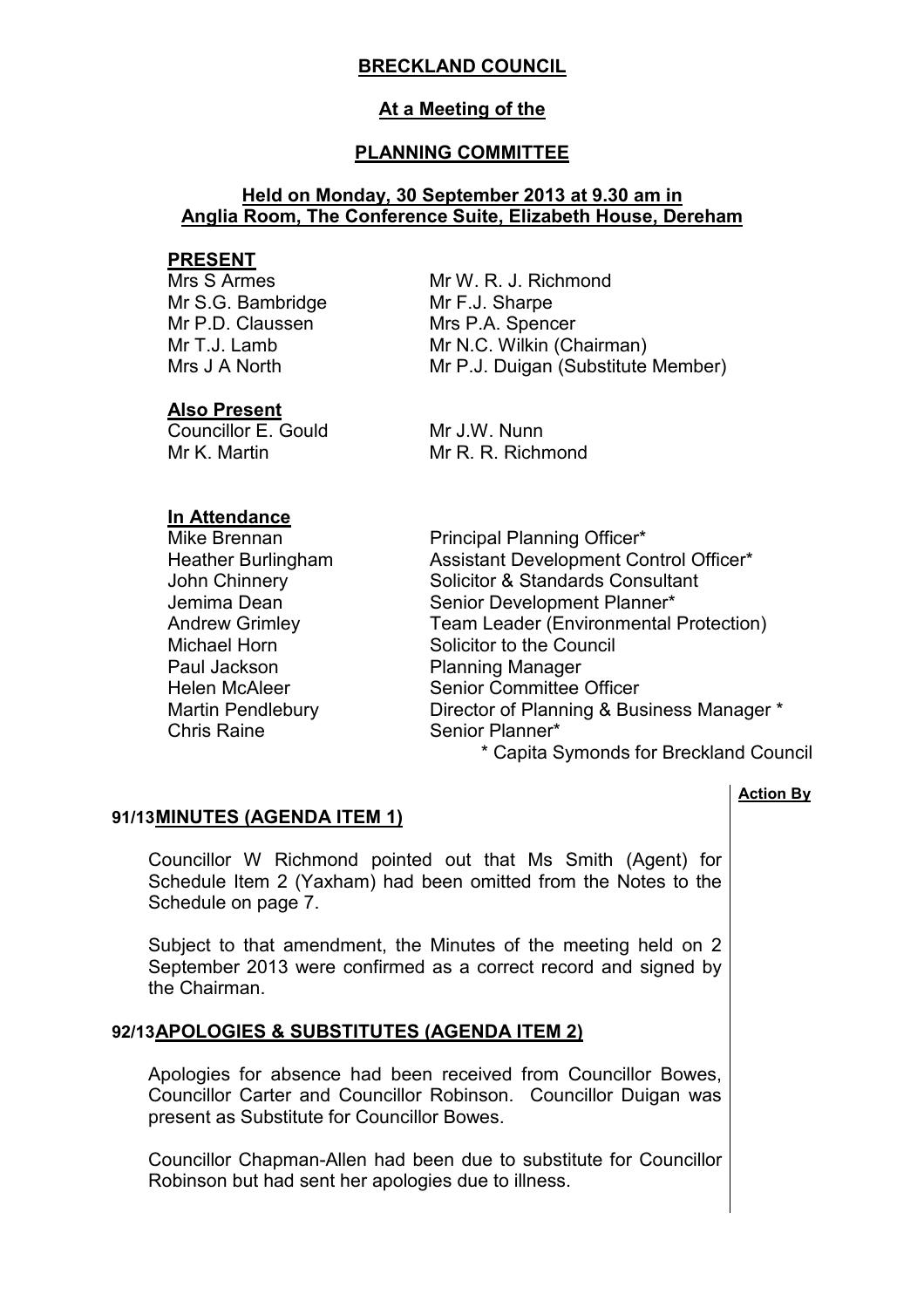# **93/13 DECLARATION OF INTEREST AND OF REPRESENTATIONS RECEIVED (AGENDA ITEM 3)**

 Councillor Armes declared a personal interest in Schedule Item 1 (Kenninghall) as her son was the applicant. She left the room whilst the item was discussed.

All Members had received direct representation regarding Schedule Item 1 (Kenninghall) and Schedule Items 6 and 7 (Swanton Morley).

# **94/13 REQUESTS TO DEFER APPLICATIONS INCLUDED IN THIS AGENDA (AGENDA ITEM 5)**

Schedule Item 5 (Bridgham) had been withdrawn by the Applicant.

The Deferred Item at Agenda Item 8a (Attleborough) had been deferred from the agenda as an extension to the time to determine the application had been agreed.

# **95/13 LOCAL DEVELOPMENT FRAMEWORK (STANDING ITEM)(AGENDA ITEM 7)**

 The Director of Planning and Business Manager updated Members on the work of the Planning Policy Team.

The Community Infrastructure Levy draft charging schedule was timetabled to go to Cabinet on  $29<sup>th</sup>$  October with a recommendation for it to go out to public consultation for a six week period, starting in mid-November. This would also need to be agreed by Council at the meeting on 14<sup>th</sup> November.

The Government consulted on changes to the regulations in April and May 2013 and it was anticipated that those changes were likely to be published later in the year, potentially as soon as late October. The changes were likely to include:

- Relief from CIL for self build
- Extension to the deadline for the pooling of s106 agreements from April 2014 to April 2015.

Work was continuing on the new Local Plan for the District, with the timetable for the first public consultation currently programmed for April-May next year. Evidence base studies looking at housing numbers and employment were currently being undertaken to inform policies within the plan.

The Annual Monitoring Report had been finalised, considered by Local Plan Working Group and published on the website.

The three Attleborough Transport Studies were now being finalised, and were expected to be presented to the next meeting of the Local Plan Working Group (date to be confirmed; probably towards the end of October). The reports recommend that further work would be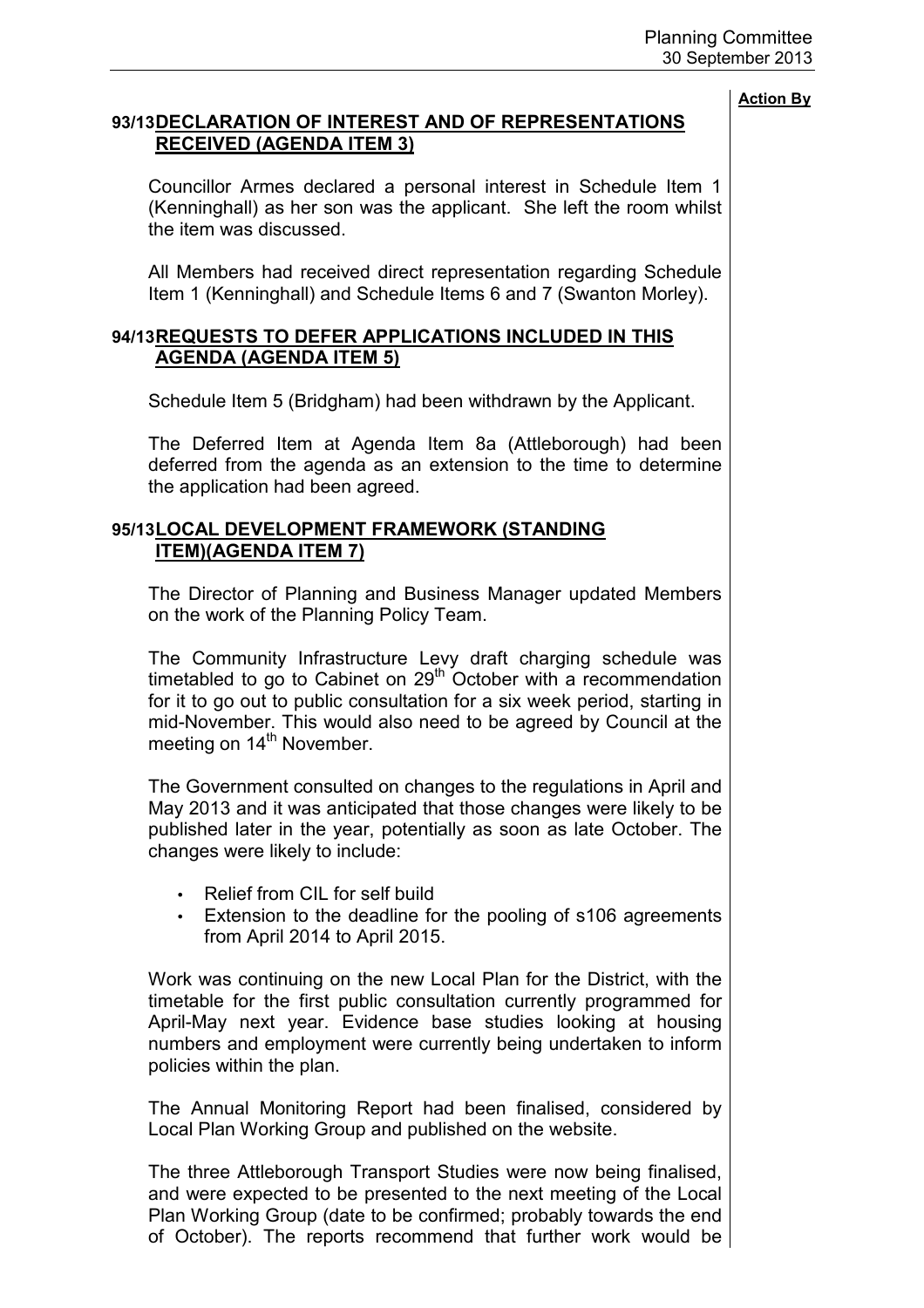needed to investigate the costs of the link road options.

**Action By**

Finally, Phil Mileham commenced his new role as Deputy Planning Manager for Breckland & South Holland District Councils today. Capita had swiftly appointed Philip James as interim Policy Team Leader. He would commence work with the team on 16 October. In the meantime Feng Li would be the principal contact point for the Policy Team.

# **96/13 DEFERRED APPLICATIONS (AGENDA ITEM 8)**

96 .a Attleborough: Retail Area for 40 Caravans on Existing Established Caravan Storage & Maintenance Business Site at Swangey Farm, Swangey Lane, Attleborough: Applicant: Breckland Storage Ltd: Reference: 3PL/2012/0654/CU

 This item had been deferred from the agenda as a time extension had been agreed with the applicant.

96 .b North Elmham: Residential Development at Station Road: Applicant: Mr S Thompson: Reference: 3PL/20071688/O

 This application had been approved in 2009, subject to a legal agreement which had still not been successfully executed. It had been brought back to the Committee before and given more time, but there was concern that it might reach the position where the Council was required to repay the fees. It had therefore been recommended for refusal.

It was noted that after the Planning Committee had commenced an e-mail had been received from the applicant proposing an extension of time to the end of the year.

The Solicitor asked for clarification of whether it was proposed to refuse the application or grant a further extension.

The Chairman pointed out that the applicant could re-apply, free of charge if the application was refused.

**RESOLVED** to refuse the application, in the light of the failure to execute the legal agreement, on grounds of lack of suitable provision for affordable housing and other contributions.

# **97/13 SCHEDULE OF PLANNING APPLICATIONS (AGENDA ITEM 9)**

**RESOLVED** that the applications be determined as follows:

(a) Item 1: KENNINGHALL: Green Farm, Edge Green: Extension to hatchery: Applicant: Crown Chicken Ltd: Reference: 3PL/2011/1100/F

Councillor Armes declared a personal interest in this item and left the room while it was discussed. Councillor North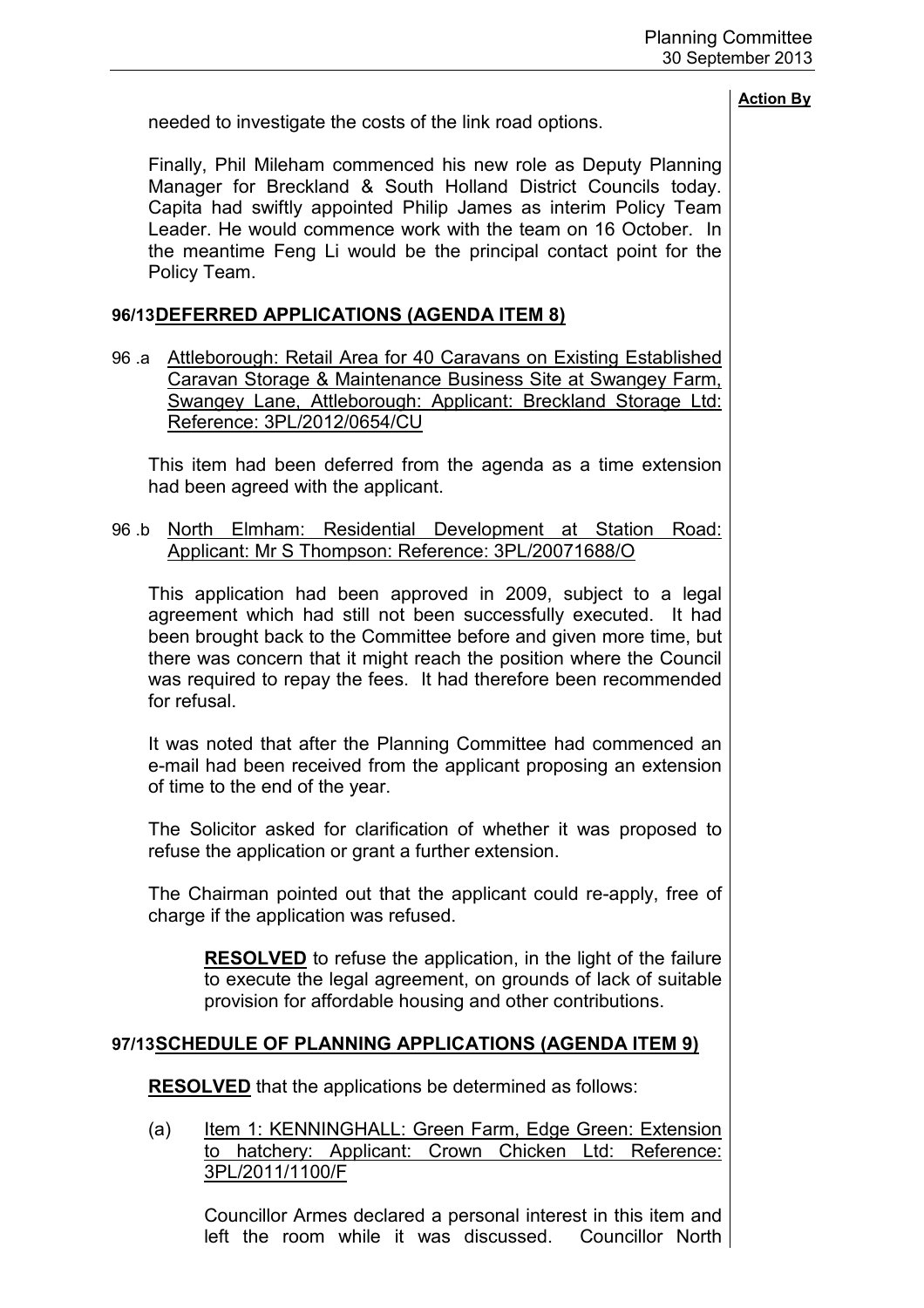declared that she had received direct representation from the applicant.

Members were shown a map of the area with various application sites highlighted as they were relevant to the Officers' recommendation.

The proposal had received no technical objections but the Parish Council and numerous third parties had objected on various grounds including traffic, smells, pollution and impact.

The key consideration was the environmental impact of the scheme. The Secretary of State (SoS) had issued a Screening Direction requiring that the Environmental Impact Assessment (EIA) should address the cumulative effect of the applications. An EIA had been received but it had not fully addressed that requirement. The application was therefore recommended for refusal on the grounds that the effects of the development could not be fully assessed.

Mrs Scott-Barber (Parish Council) said they had had concerns about the site for some time and had written to the Council about buildings and bulk bins being erected without permission. The site plan submitted with the application was out of date. They supported the recommendation and asked the Committee to err on the side of caution.

Mr Waters (Objector) said there had been six planning applications in the past 12 months. Two had been withdrawn and three were on the agenda. The sixth was for the bulk bins which had been erected without planning permission, as had the whole site. HGVs from the site damaged the road surfaces. The Certificate of Lawfulness issued by the Council had been quashed by the Court. The site was unlawful and was also under investigation by HM Revenues & Customs with regards to rates. He urged Members not to approve any applications until the question of lawfulness had been determined.

Mr Armes (Applicant) said the Company had been in operation for 60 years and the economic effects of a refusal would be great and would put jobs at risk. The extension would have no detrimental effect on the area in terms of noise, smell, etc. There had been a lot of poultry farm closures. Where did the cumulative effect start and where did it finish? As the last major employer in the area he asked the Committee for their support.

Councillor Nunn (Ward Representative) was speaking on behalf of the residents. Clarity was needed. There were a lot of applications and Crown Chicken was caught up unfairly in the confusion. There needed to be a balance between development and amenity. There were three applications on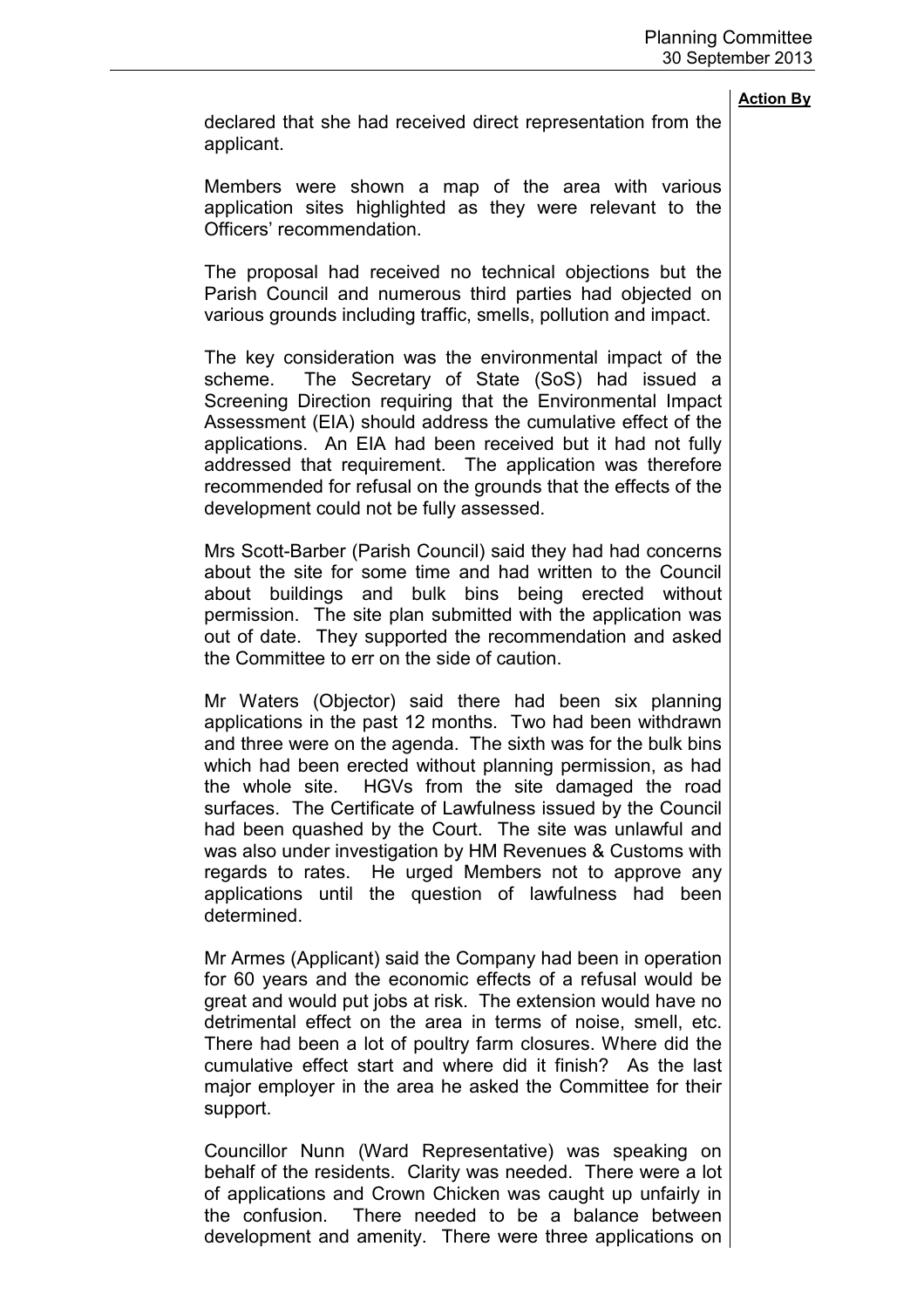the agenda and another three pending. The applications could not be determined until the cumulative effect had been assessed.

Councillor North asked how many people were employed on the site and was advised that of 400 employees overall, about 70 were employed on the Green Farm Site. She then asked for legal clarification.

Mr Horn, Solicitor to the Council, explained that the Certificate of Lawfulness of Existing Use or Development (CLEUD) granted by the Council had been challenged in the High Court and the Council was in the process of submitting to judgement, due to a technical drafting issue with the Certificate – on no other grounds. Therefore, currently, it could not be concluded whether the use was lawful or not.

After further questions from Members regarding the buildings on the site, the Solicitor to the Council reiterated that the legal position was that the developments on the site could not presently be considered either lawful or unlawful. He advised Members that the Officers' recommendation made it clear that the EIA did not adequately address the cumulation of development, and therefore, the legal advice was to refuse the application. He went on to say that the Secretary of State's Direction had been criticised by the Court of Appeal. Nonetheless he advised the Committee to have due regard to the Screening Directive.

## **Refused, as recommended.**

Councillor Armes returned to the room.

(b) Item 2: KENNINGHALL: Ash Tree Farm: Demolish 9 poultry sheds, erect 8 broiler houses for the rearing of poultry, feed bins and 4 service buildings: Applicant: Mr Bob Gooderham: Reference: 3PL/2012/0876/F

Councillor Sharpe asked whether the other applications around Kenninghall were affected by the Directive from the Secretary of State regarding the cumulative effect.

The Solicitor to the Council advised that it was a common theme which did effect all three applications, but as they were separate applications each had to be determined individually.

The Senior Planning Officer presented the report and advised that the key issue was again the fact that the EIA did not sufficiently address the cumulative impact of the developments.

Mr Gordon (Parish Council) showed photographs of the narrow village street with cars parked on either side and no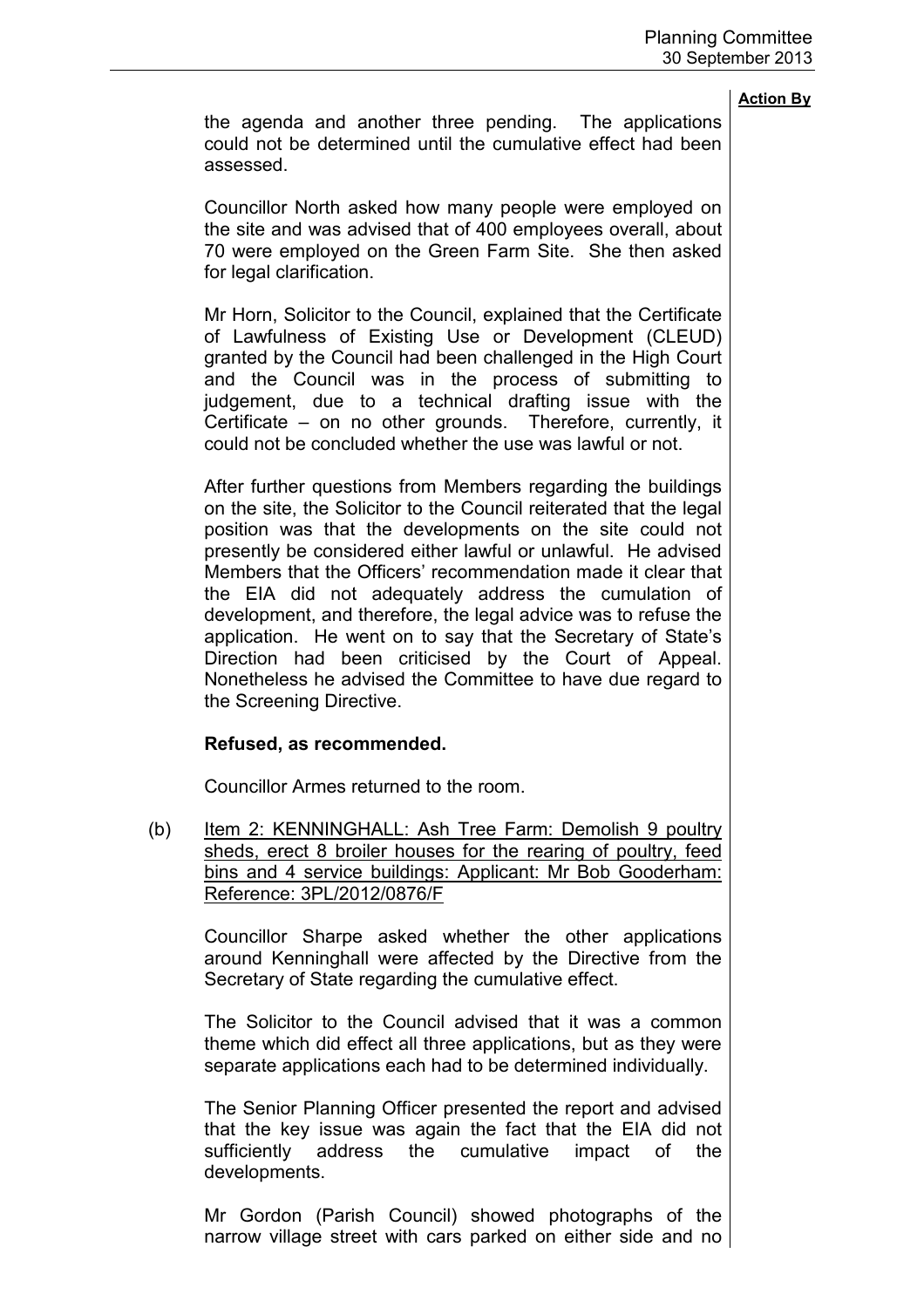footpaths. His main concern was traffic and access. The EIA did not make clear how large vehicles would impact on the residents of Kenninghall. He was also concerned about emissions from the 200,000 chickens.

Mr Goodrum (Applicant) wanted to modernise the 40 year old operation. The existing two storey buildings would be replaced by single storey buildings designed to reduce their effect on the environment. The poultry farm would need less deliveries. The overall effects would be reduced and he asked how it could therefore be cumulative?

Councillor Nunn (Ward Representative) had huge sympathy with the applicant who was caught up in the mess. The applications all affected the village. In isolation they would be more straightforward. The problem was how to deal with developments all around the community. They needed to all be decided with the cumulative impact considered. He asked for the applicants to receive advice on how to take matters forward.

Councillor Claussen considered there was a net gain in this instance. The operation was existing and broilers would not need as many traffic movements as egg production. He was at a loss why the application was caught up in the Secretary of State's Directive.

Other Members were also unclear and Councillor North said it was confusing for Committee Members as in any other location the application would probably be approved.

The Solicitor to the Council agreed and noted that the lawfulness and appropriateness of the Secretary of State's Direction had been expressly questioned by the Court of Appeal. It probably did not stand up to close scrutiny, but he had to advise Members to follow it.

Councillor Sharpe said that although Members usually took Officer's advice into account they generally had the opportunity to exercise common sense. In this case they could not, as the Directive was clear.

Councillor W Richmond asked how many jobs would be created on site if the application was approved and the Applicant advised that there would be four full time jobs on site.

The recommendation for refusal was tied with four votes for and four against. The Chairman said he had to support the refusal because of the cumulative effect situation, and accordingly used his casting vote in favour of the recommendation.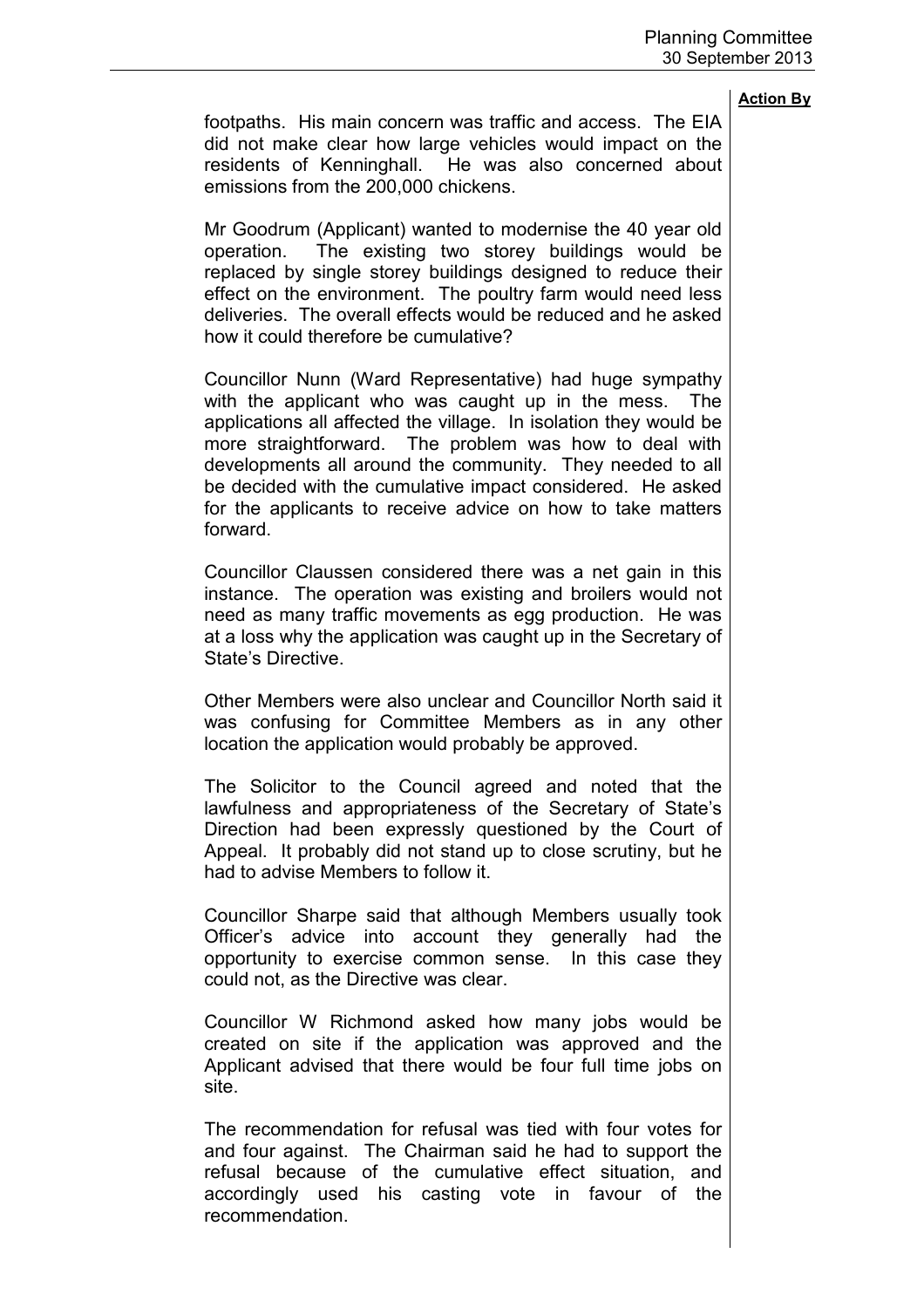# **Refused, as recommended.**

(c) Item 3: KENNINGHALL: Land to the West of Kenninghall: Solar photovoltaic panels & associated works (inverter housings, security, fencing & cameras): Applicant: NR16 Limited: Reference: 3PL/2012/1088/F

This was the third of the Kenninghall applications on the agenda affected by the Secretary of State's Directive. An EIA had been submitted which was satisfactory in terms of the impact of the solar farm development but failed to address the cumulative effect. It was also, therefore, recommended for refusal.

Mr Gordon (Parish Council) objected to the siting of the proposal which formed part of the Lopham Plain with long, open views. There was also concern about surface water drainage as the area already suffered from dust, stones, etc being swept onto the road by heavy rain. Another solar farm was proposed at the other end of the village. There were concerns about the loss of food producing land.

Mr Knights (Agent) had worked closely with all parties and the application was compliant in every way. Breckland Council did not have a cumulative effect policy and the Local Planning Authority should have written to the applicant explaining the need for more information. A refusal would be open to challenge and costs. It was an impossible situation but he did have a possible solution.

Councillor Nunn (Ward Representative) said that the issue went on and on. If the application was being considered in isolation there would be no huge problem. It was the impact of all the applications combined that was the problem and all had been caught in the cumulative impact net. It was an untenable situation and hugely unfair on all the applicants and the community.

Councillor Claussen thought there was a cumulative effect on agriculture and the loss of food producing land. The Council needed an over-arching policy for eco-friendly applications.

Councillor Sharpe thought that the decision could affect subsequent applications nearby and he asked who decided what area was covered by the cumulative effect.

The Solicitor to the Council said that that was a good question. When relevant future applications were submitted, the Secretary of State would be asked for a Screening Direction and he would decide if they were covered by the cumulation issue.

Councillor Sharpe asked what effect there would be on the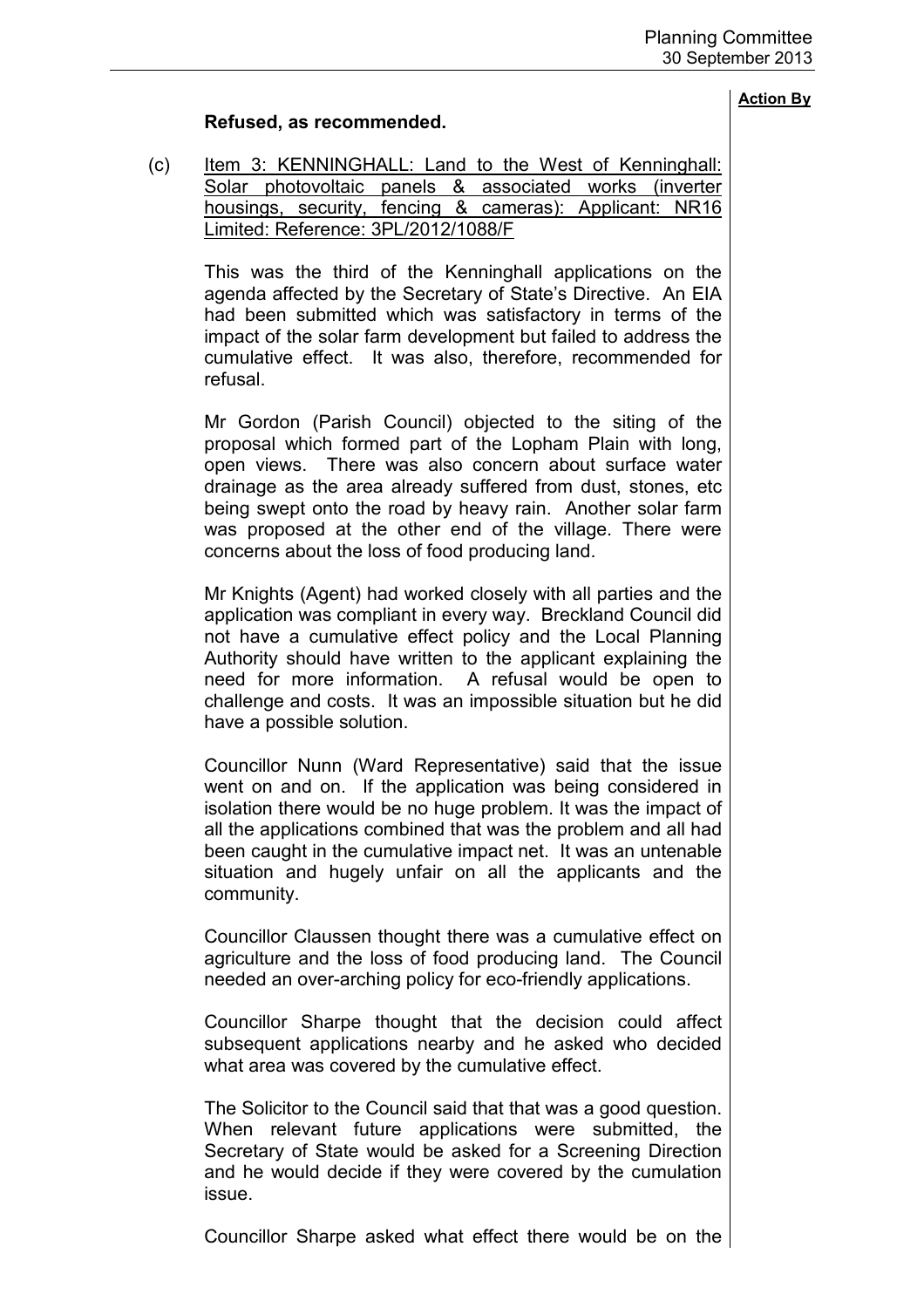Council if it went against the Secretary of State's Directive and how it would affect the application.

The Solicitor to the Council advised that the applicant was not prevented from bringing proceedings due to lack of finances, pursuant to the Aarhus Convention. If the claimant had insufficient resources there would be a 'cost stop' on what the Council could claim (of about £2,500) on any Judicial Reviews that the Council had to defend, even when they were successful. Actual costs were usually in the order of £60- 80,000 each time.

Councillor Bambridge said it was a dilemma. He liked to make his own mind up but today he had had to comply with the Secretary of State's Directive. His hands had been tied and he would write to the Secretary of State to say he was not happy about it.

Councillor North noted that the application was 'temporary'. She asked if the materials would be disposed of in an ecofriendly way.

Mr Knights advised that materials were predominantly sand and metal frames which would all be recycled. The land would be returned to agriculture.

Councillor Duigan challenged the Secretary of State to come to see how the Committee was suffering due to his Directive and Councillor Lamb noted it was the same Minister that was extolling Planning Committees for facilitating development but that did not apply in this case.

Councillor Armes referred the Committee to a DEFRA report about the need to source food locally and said that there would not be sufficient land to do so if solar farms were supported. It was said that animals could be grazed amongst the solar panels but it would be impossible for the farmers to round them up. Alternative ways were more efficient than solar farms.

## **Refused, as recommended.**

(d) Item 4: ATTLEBOROUGH: Bunns Bank: Relocation of current Station Road poultry processing to site of former poultry processing facility at Bunns Bank: Applicant: Mr Bob Waterson: Reference: 3PL/2013/0511/F

This proposal would provide for complete processing within one building. The existing odour abatement plant would be retained and upgraded. It was an appropriate location and conditions would alleviate amenity concerns. It was hoped that additional landscaping would address concerns about the effect on the Scheduled Ancient Monument and on balance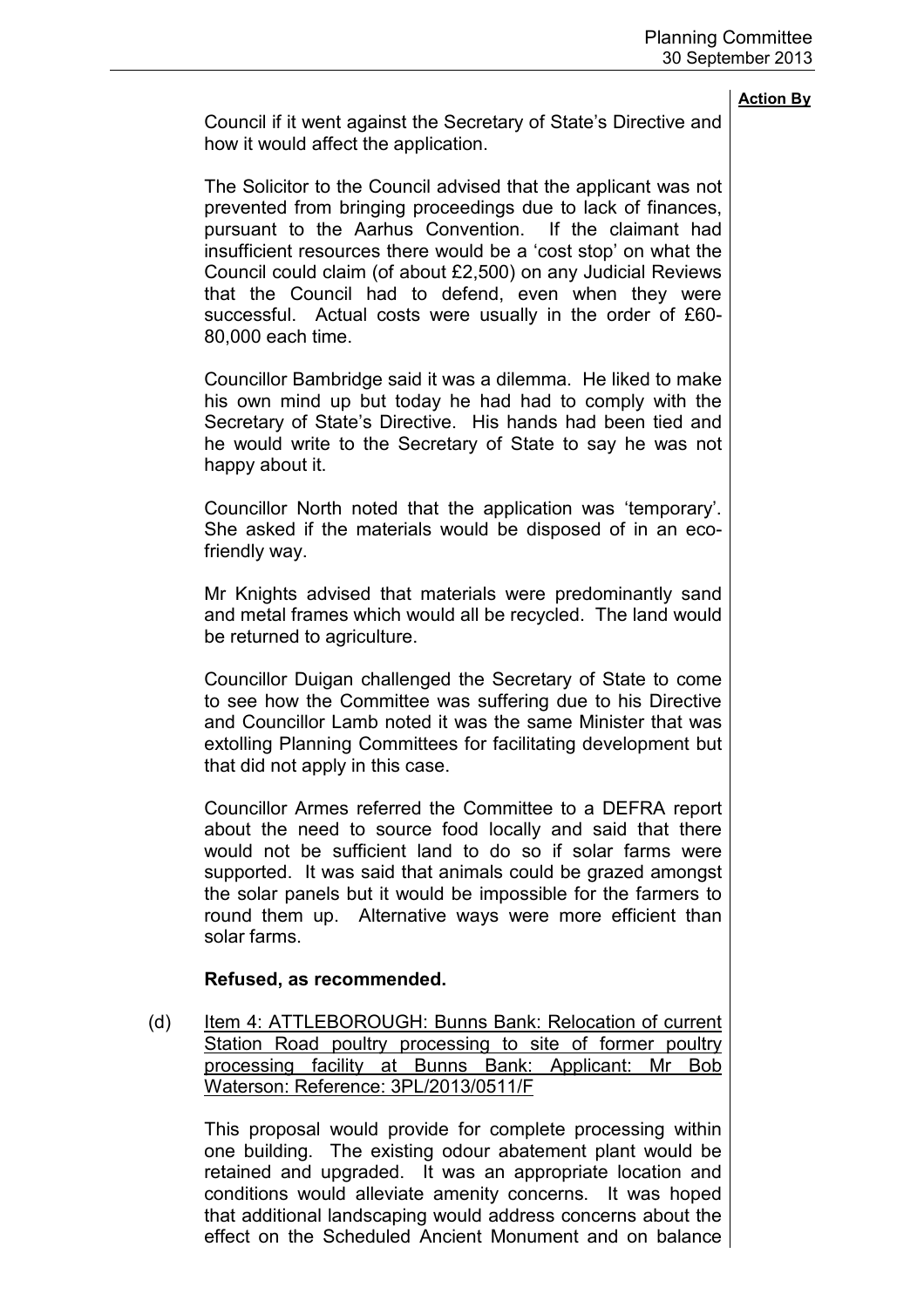the proposal was acceptable.

Mr Delafield (for applicant) mentioned that Councillor Lamb had sought reassurance at the meeting on 29 July that the relocation of the poultry business would be to Bunns Bank. This application would secure existing jobs and allow the Station Road site to move forward with redevelopment.

Mr Waterson (for applicant) was Project Manager of Banham Poultry which was one of mid-Norfolk's largest employers. The company had originally been at Bunns Bank but had relocated to Station Road due to a fire. The existing buildings there were getting old and refurbishment was not ideal. The move back to Bunns Bank would give a new purpose built, highly sustainable processing plant. Efficiencies had been incorporated into the new development and the prime site at Station Road was already approved for development.

The Chairman advised Members that the Principal Environmental Health Officer was in attendance to answer questions.

Councillor Martin (Ward Representative) said the proposal was very prosperous for Attleborough and the move back to the original site would alleviate smells and traffic in the town as well as freeing the Station Road site for development. Banham Poultry had a Liaison Committee which met four times a year. An Environment Agency Officer attended those meetings, as did residents, staff, members of the public and officials from the Company. Councillor Stasiak (also a Ward Representative) could not be present but fully supported the recommendation.

Councillor Sharpe asked about potential harm to the Scheduled Ancient Monument and Mr Waterson advised that they had responded to English Heritage to discuss mitigation measures.

Councillor Claussen noted that he had been invited to a Civic Reception by the Mayor of Attleborough and there had been unanimous support for the proposal from the Town Council.

Councillor North agreed that it would be a great benefit to Attleborough. All that was needed now was the Link Road to alleviate town centre traffic. She mentioned the concerns raised by Old Buckenham Parish Council which related to Heavy Goods Vehicles using the Hargham Road which was narrow in places and asked if it could be conditioned that HGVs did not use that route.

Councillor Spencer was very pleased about the Liaison Group meetings, she wished the applicants success.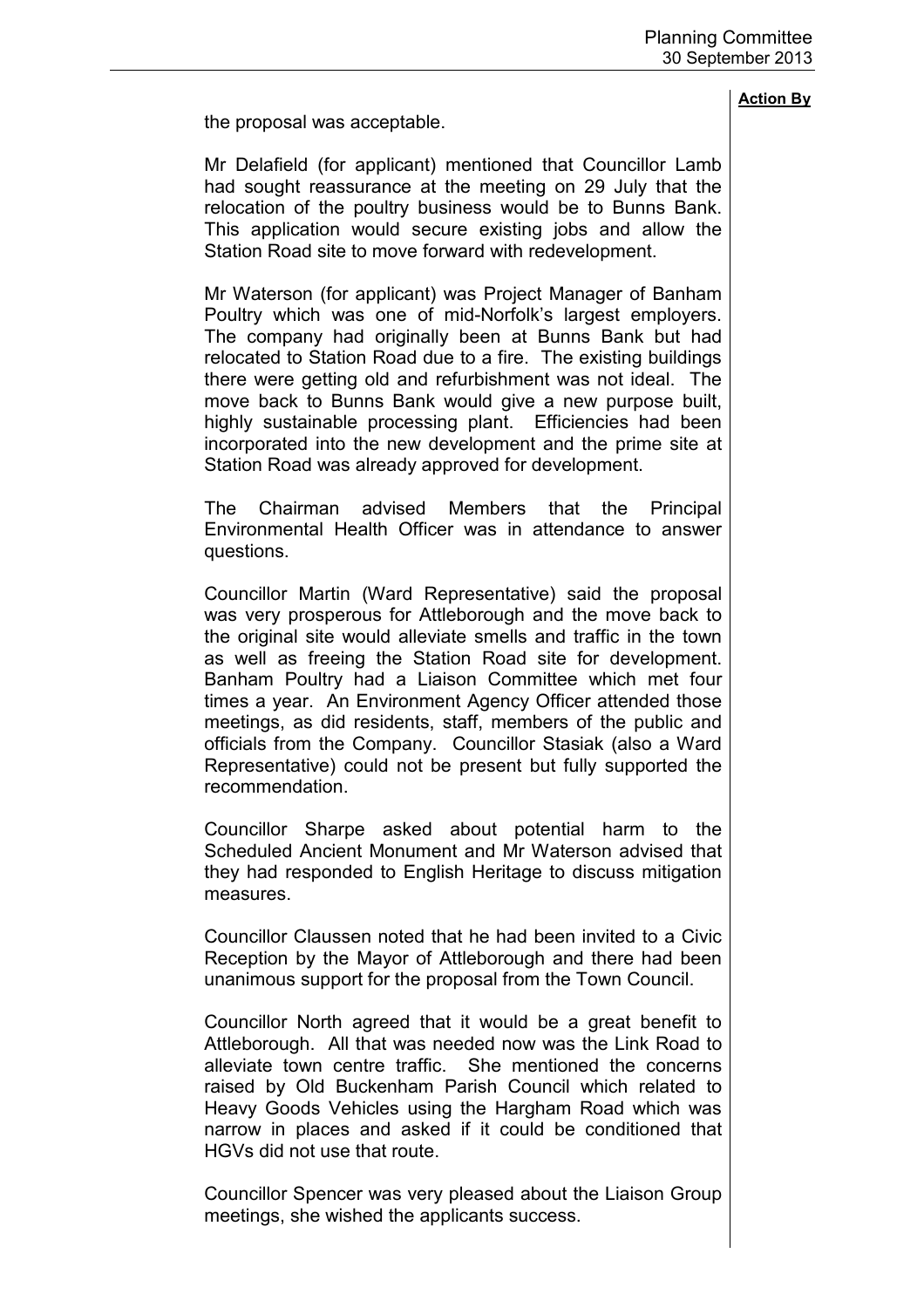Councillor Armes asked for clarification about whether a previous planning permission for energy from waste was still going ahead. She was advised that it was not.

**Deferred and the officers authorised to grant approval, subject to conditions, on completion of the section 106 agreement for a Travel Plan Bond.** 

(e) Item 5: BRIDGHAM: Land at Hall Farm and Field Barn Farm: Construct solar farm & associated works (inverter cabins, access tracks, security fencing & cameras): Applicant: Rethink Energy Limited: Reference: 3PL/2013/0546/F

This application had been withdrawn.

(h) Item 6: SWANTON MORLEY: Lincoln House Care Home, Dereham Road: 20 Assisted Living Units (C2 use) Part 1: Applicant: Lincoln House Care Home: Reference: 3PL/2013/0626/F

Items 6 and 7 were considered together.

Key issues to be considered were landscape impact and highway safety. In the Officers' views they were both sufficiently provided for. If approved the occupation of the units would be restricted by legal agreement.

Mr Atterwill (Parish Council) was concerned that NCC Policies had not been adhered to. No traffic assessment had been carried out. The access was via a dangerous junction. The units were too far from village facilities including the nearest bus stop to be sustainable. The application offered no contribution to affordable housing or Open Space due to the classification of the units, but that classification had been varied by legal agreement on previous units.

Mrs Barham (Objector) lived locally and found the junction very dangerous and inadequate. Drainage was also a concern. Surface water went into an existing pond and ditches but they were not adequate and excess water flooded the road and into her garden. More development would make the situation worse.

Mr Evans (Agent) said the application followed two and a half years of discussions during which time it had been altered and amended as required to give a better layout. It would allow assisted living with access to the Care Home. Units would be linked by legal agreement with a qualifying age of 60. The emphasis was on facilities for local people. A traffic count had been carried out and improvements to the access agreed. There would be less increase in traffic than for previous approvals as less than half the residents were expected to have cars.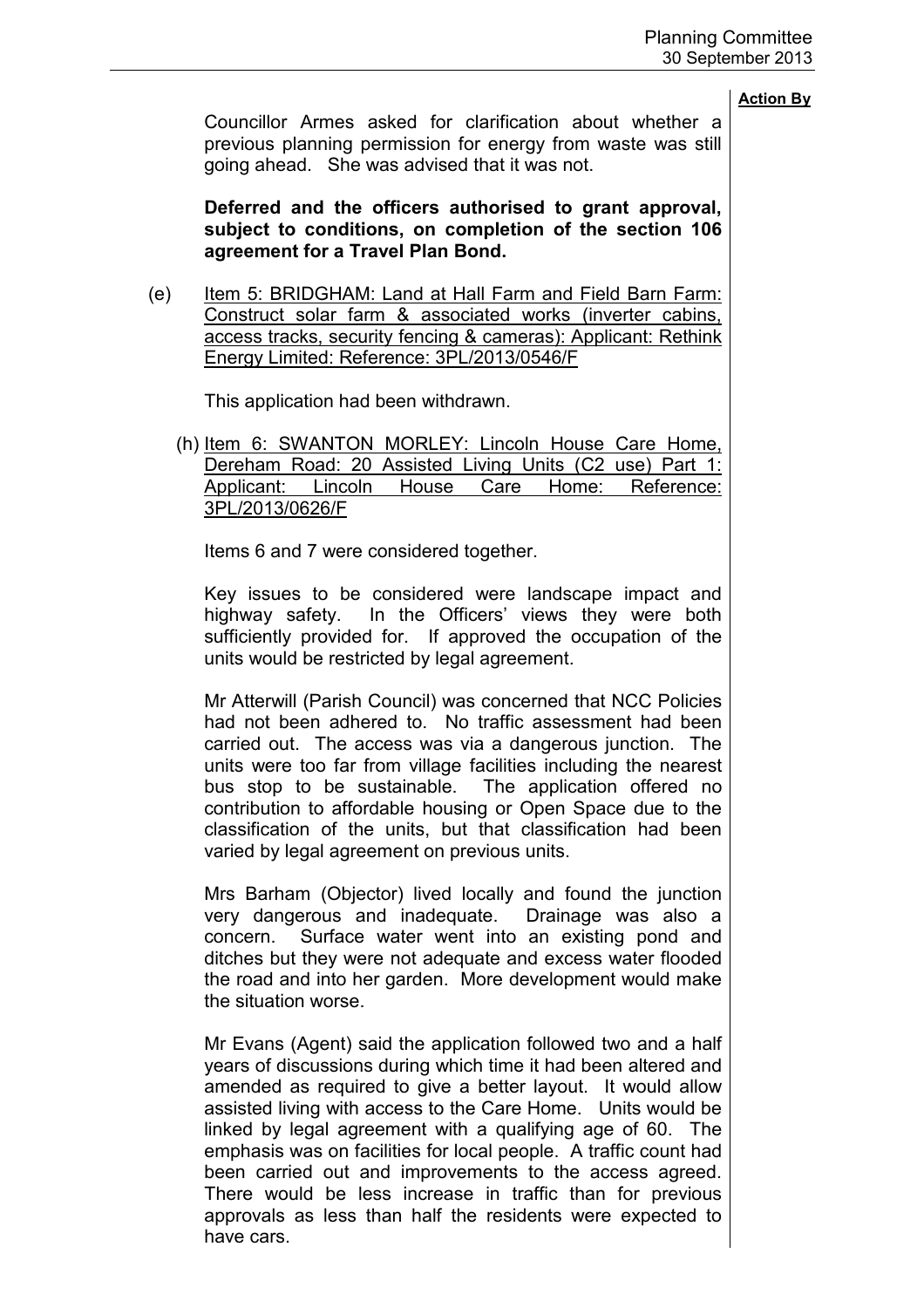The Chairman asked the Officer to clarify the Highway and Drainage concerns.

The Senior Planner said that the Highway Authority was aware of what was there, what was planned and the increase that would bring and they had raised no objection. The Drainage scheme had been designed to cope with increased capacity on site and the Environment Agency were aware and had raised no objection. On a final point, the units were not regarded as dwellings and would have restricted occupation therefore there was no need for affordable housing provision.

Councillor R Richmond (Ward Representative) said that after the approval for the first 25 dwellings the residents of Swanton Morley had taken active part in the LDF process. The area had been identified as a constrained site due to access limitations and the ability of the surrounding highway network to take additional traffic. The village had predominantly linear development which should be maintained and the detached hamlet of Woodgate should be protected from inappropriate infill. To approve the application would render the LDF process worthless. In the spirit of Localism he asked the Committee to support residents.

Councillor Sharpe asked if the Applicant had consulted with the Parish Council and the Agent confirmed that they had attended three meetings and showed their plans which they understood to be acceptable in principle.

Mr Atterwill could only recall one meeting in the last 18 months. The Parish Council had pro-actively sought the views of Woodgate residents who were all very concerned about the application. During the LDF process 75% of residents had agreed where development should take place and the proposal did not enhance the village.

Councillor Lamb thought the development was utterly inappropriate for a rural village.

Councillor Bambridge thought drainage was very important and problems could only increase unless action was taken to ameliorate them. He was also surprised that Highways had raised no objection.

Mr Porter, the Applicant's Highways advisor, was asked to comment. He said there were three main issues: highway/junction capacity, safety and alternative access. A survey had been taken of existing movements. Only a very small increase would be generated by the additional units. The junction had been improved as part of a previous application. There had only been two accidents involving personal injury in the last five years within 750 metres of the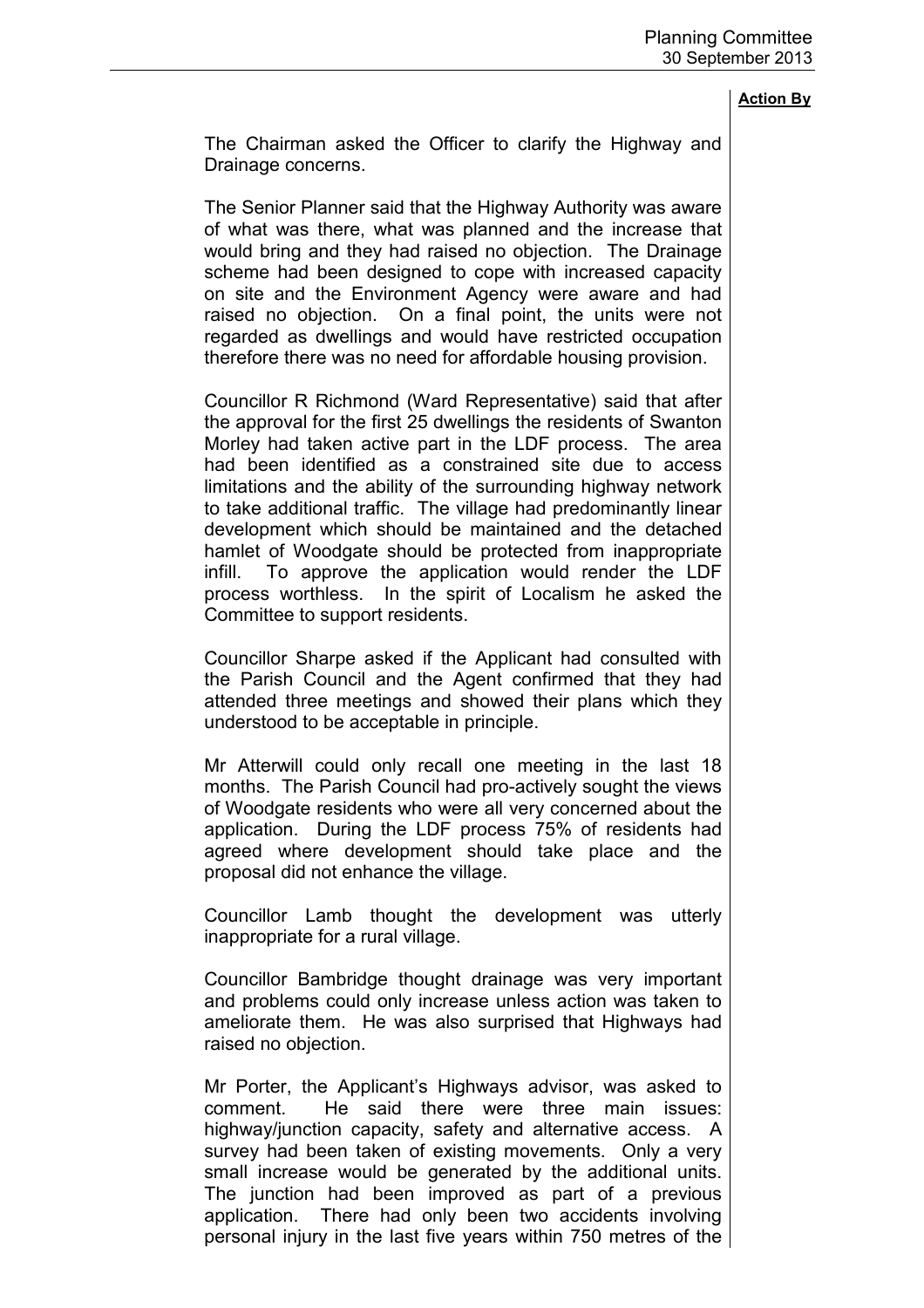junction. An alternative access had been suggested but was over third party land which the applicant did not own.

Councillor W Richmond proposed that the application be deferred for a traffic assessment to be carried out. That proposal was supported and Councillor Spencer asked for a complete report about drainage to be included in the next report.

# **Deferred, contrary to the recommendation, for a traffic assessment and drainage details.**

(g) Item 7: SWANTON MORLEY: Lincoln House Care Home, Dereham Road: 5 Assisted Living Units (C2 use) Part 2 in conjunction with concurrent application for 20 Assisted Living Units: Applicant: Lincoln House Care Home: Reference: 3PL/2013/0627/F

This application was considered with Item 6 – see (f) above.

(h) Item 8: FRANSHAM / GREAT DUNHAM / KEMPSTONE / BEESTON / MILEHAM / STANFIELD / WHISSONSETT: Various amendments to permitted onshore cable route between Ryburgh and Fransham: Applicant: Dudgeon Offshore Wind Ltd: Reference: 3PL/2013/0641/F

This application sought minor amendments to the route for cable laying mainly to accommodate requests from landowners. No objections had been received and there were no new issues.

Ms Ward (for Applicant) said that they had reviewed construction following discussions with landowners. The expected life of the cable was 20 years and it was important to establish good relations with neighbours therefore the application had been submitted to make changes to minimise disruption. The changes had been assessed by Environmental Consultants and would slightly reduce the impact of the works.

# **Approved, as recommended.**

(i) Item 9: HARLING: Land East of Lopham Road: MMA to 3PL/2010/0374/F in respect of enlargement of plot 2 & amended fenestration and position of plots 13, 14 and 15: Applicant: Mr D Taylor: Reference: 3PL/2013/0672/F

These minor material amendments included changes to window and door positions and a slight increase to one plot size. They were before the Committee as they concerned a major application.

The Solicitor explained that it was not clear whether such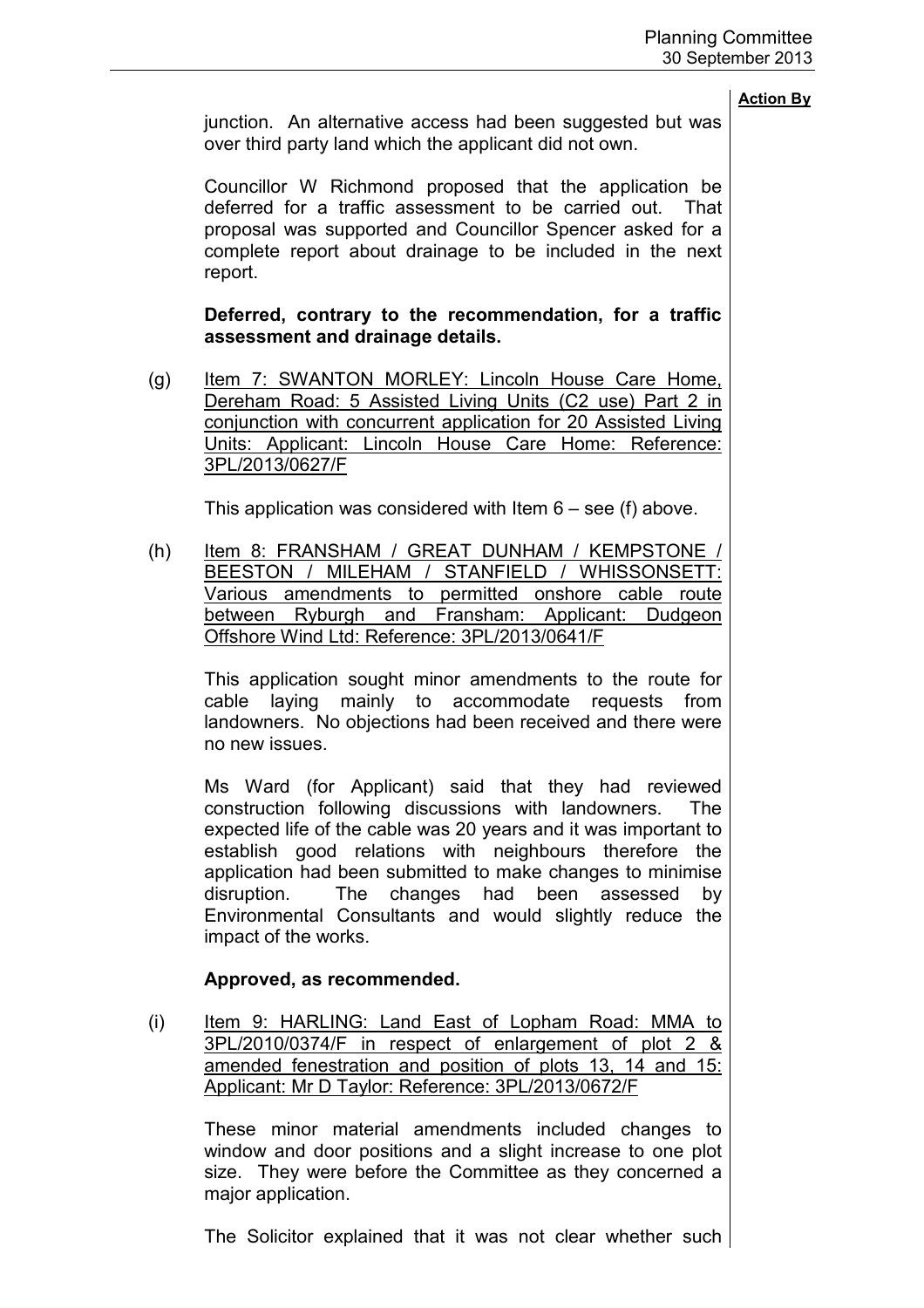amendments needed to come to the Committee under the current Delegation Agreement which was why suggested amendments to that were on the Agenda.

# **Agreed, as recommended.**

(j) Item 10: NARFORD: Land off Low Road: MMA to 3PL/2012/1036/F to include provision of additional structure on site: Applicant: Hursit SPV1 Limited: Reference: 3PL/2013/0739/F

This was also a minor amendment to include an additional small building on the site for the retention of spares.

# **Approved, as recommended.**

(k) Item 11: LITCHAM: Land West of Tittleshall: MMA to 3PL/2012/1020/F to enable additional structure to be erected on site: Applicant: Claramond Solar SPV1 Ltd: Reference: 3PL/2013/0747/F

This was the same minor amendment as above, to include a small shed. One objection to the design of the building had been received, but it was considered that the utilitarian design served its purpose and the colour blended in well.

## **Approved, as recommended.**

| Item No | <b>Speaker</b>                      |
|---------|-------------------------------------|
|         | Cllr Nunn - Ward Representative     |
|         | Mrs Scott-Barber - Parish Council   |
|         | Mr Waters - Objector                |
|         | Mr Armes – for Applicant            |
|         | Mr Ward – for Applicant             |
| 2       | Cllr Nunn - Ward Representative     |
|         | Mr Gordon - Parish Council          |
|         | Mr Gooderham - Applicant            |
| 3       | Cllr Nunn - Ward Representative     |
|         | Mr Gordon - Parish Council          |
|         | Mr Knights - Agent                  |
| 4       | Cllr Martin - Ward Representative   |
|         | Mr Waterson - for Applicant         |
|         | Mr Delafield – for Applicant        |
|         | $Mr$ Grimley $-$ EHO                |
| 6 & 7   | Cllr Richmond - Ward Representative |
| 8       | Ms Ward – for Applicant             |

## **Notes to the Schedule**

#### **Written Representations Taken into Account**

| <b>Reference No</b> | <b>No of Representations</b> |
|---------------------|------------------------------|
| 3PL/2007/1688/O     |                              |
| 3PL/2012/0876/F     | ィク                           |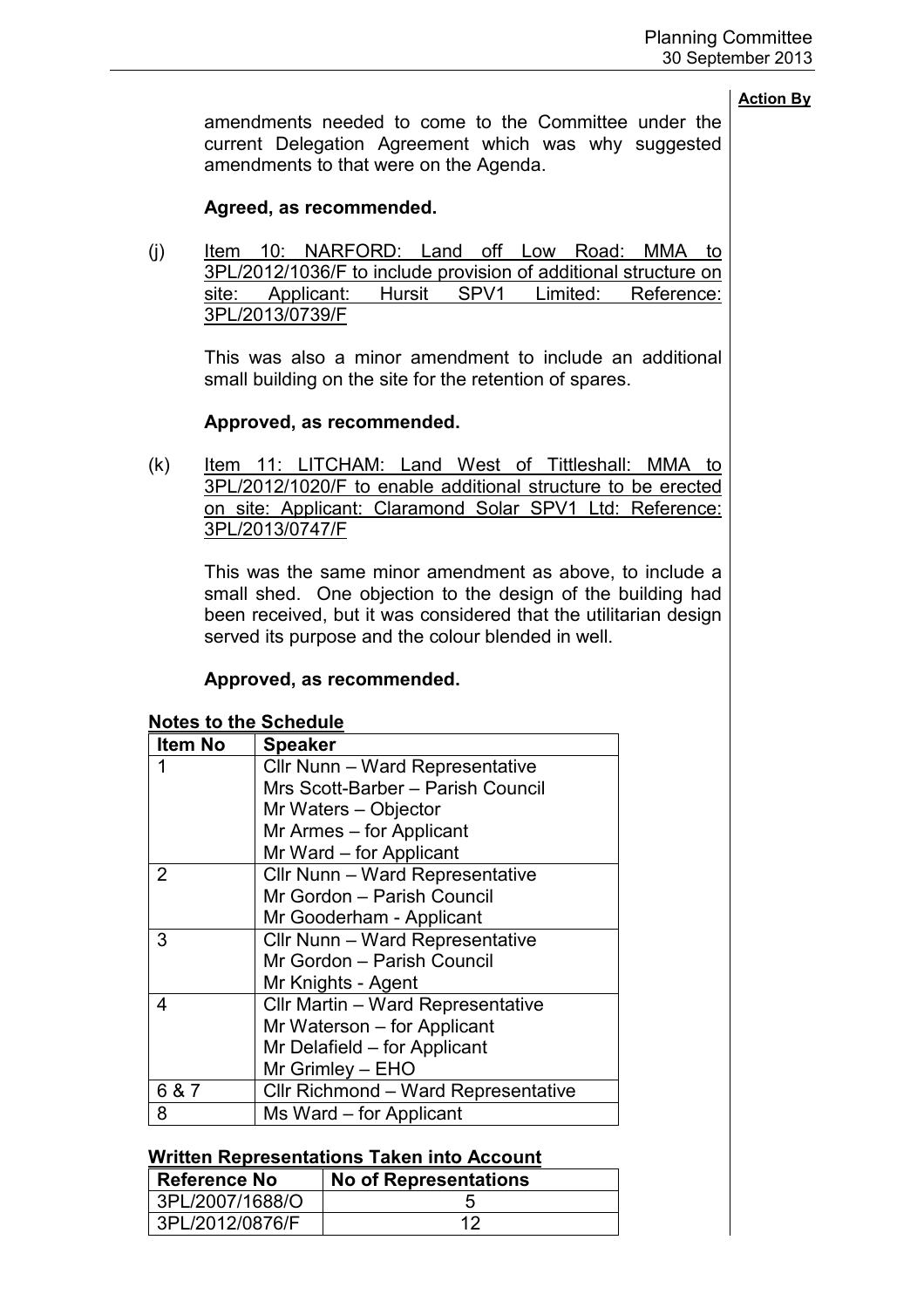| 3PL/2011/1100/F |    |
|-----------------|----|
| 3PL/2012/1088/F | 5  |
| 3PL/2013/0511/F |    |
| 3PL/2013/0626/F |    |
| 3PL/2013/0627/F | 11 |
| 3PL/2013/0747/F |    |

## **98/13 APPLICATIONS DETERMINED BY THE DIRECTOR OF COMMISSIONING (AGENDA ITEM 10)**

Noted.

## **99/13 APPEAL DECISIONS (FOR INFORMATION)(AGENDA ITEM 11)**

Noted.

# **100/13 PROPOSED CHANGES TO DELEGATED ARRANGEMENTS IN LIGHT OF THE INTRODUCTION OF THE PLANNING GUARANTEE (AGENDA ITEM 12)**

 Replacement pages for Appendix One had been published and copies were tabled.

The Planning Manager presented the report which was similar to the one discussed by Members at the meeting in March 2013. That report had been agreed by the Committee but the recommendations had not been supported at Council due to concerns about increased powers for Officers and the introduction of the Ward Member Call-In Request Form.

In response to the concerns raised at Council the Planning Manager had amended the report. The proposal to introduce the Ward Member Call-In Request Form had been removed as the current system worked well. That left a recommendation to make a minor amendment to the Delegation Agreement to do away with the need for ALL major applications to come to Committee. Major applications that had no issues, were in line with Policy and had received no substantive objections would not be presented to the Committee.

The Planning Manager had looked back over the last two years and during that time 45 major applications had been presented to the Committee which had not been a good use of Members' time. They included applications for large chicken sheds and for minor alterations to windows on previously approved major applications.

The Planning Manager also pointed out that the new Planning Guarantee came into force on 1 October 2013 which meant that the Council would have to pay back planning fees for applications not determined within 26 weeks. Most major applications came to the Committee within that time, but if they required a legal agreement and that had not been signed within the 26 weeks it could lead to costs.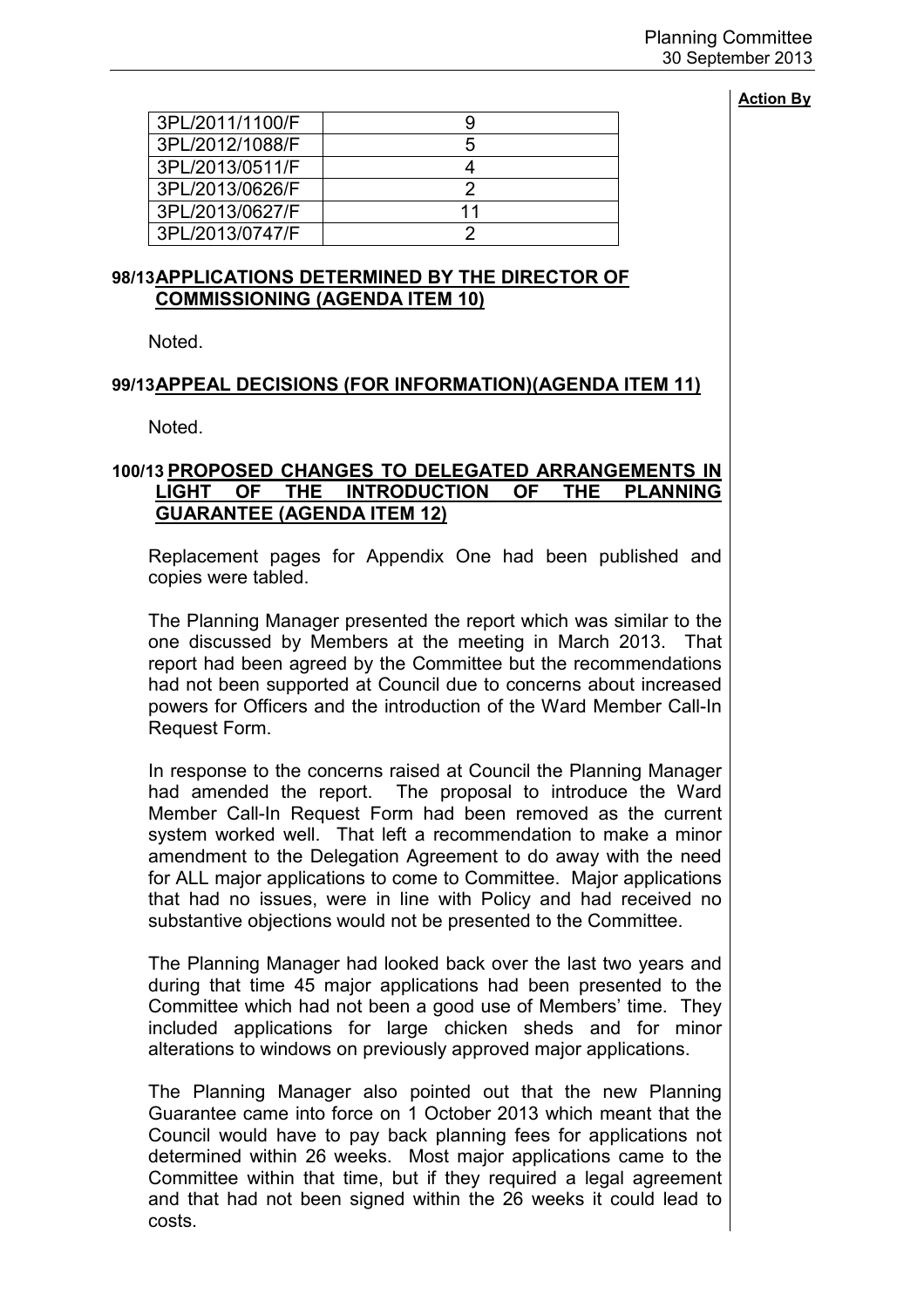The Chairman said that he wanted the Committee to have time to give due consideration to those applications that needed it. He asked Members to support the recommendation when it was presented to Council.

Councillor Claussen agreed. Members could still call in applications through the Chairman. The more applications that were delegated the better as it made the Committee more efficient and gave it time to consider the contentious issues.

Councillor North suggested that the Chairman should speak to the Planning Committee Members and substitutes that were not present to ensure that they were all in agreement at Council.

It was clarified that all major applications raising local concerns would come to the Committee under the new agreement. The first three items on the Schedule would still have come to the Committee, but the last three would not.

The Chairman also advised that not all applications that were calledin would come to Committee as sometimes there was no justification and he would take responsibility for that. It was up to Members to notify their Parishes that not all applications were suitable for Committee.

Councillor Bambridge thought that the call-in system should be strong and enshrined in Policy.

Councillor Claussen said that the Committee could only be as good as the Policies it made its decisions by and they needed to be looked at continuously.

**RESOLVED** to **RECOMMEND TO COUNCIL** that the Council's Delegated Arrangements be amended as follows:

(1) Delegated authority is given to the Director to:

Issue all decisions for Planning Applications (as defined below) except those applications which are of a major or significant nature (as defined below) where the Director considers that, on balance, and after taking into account all material considerations including Human Rights Acts issues, the decision would be in compliance overall with the policies contained in the Local Plan, Neighbourhood Plans, and Government guidance.

The above power is subject to the following:

- 1A A weekly list being sent to all Members containing details of Planning Applications received.
- 1B The right for a Ward Member in relation to their own or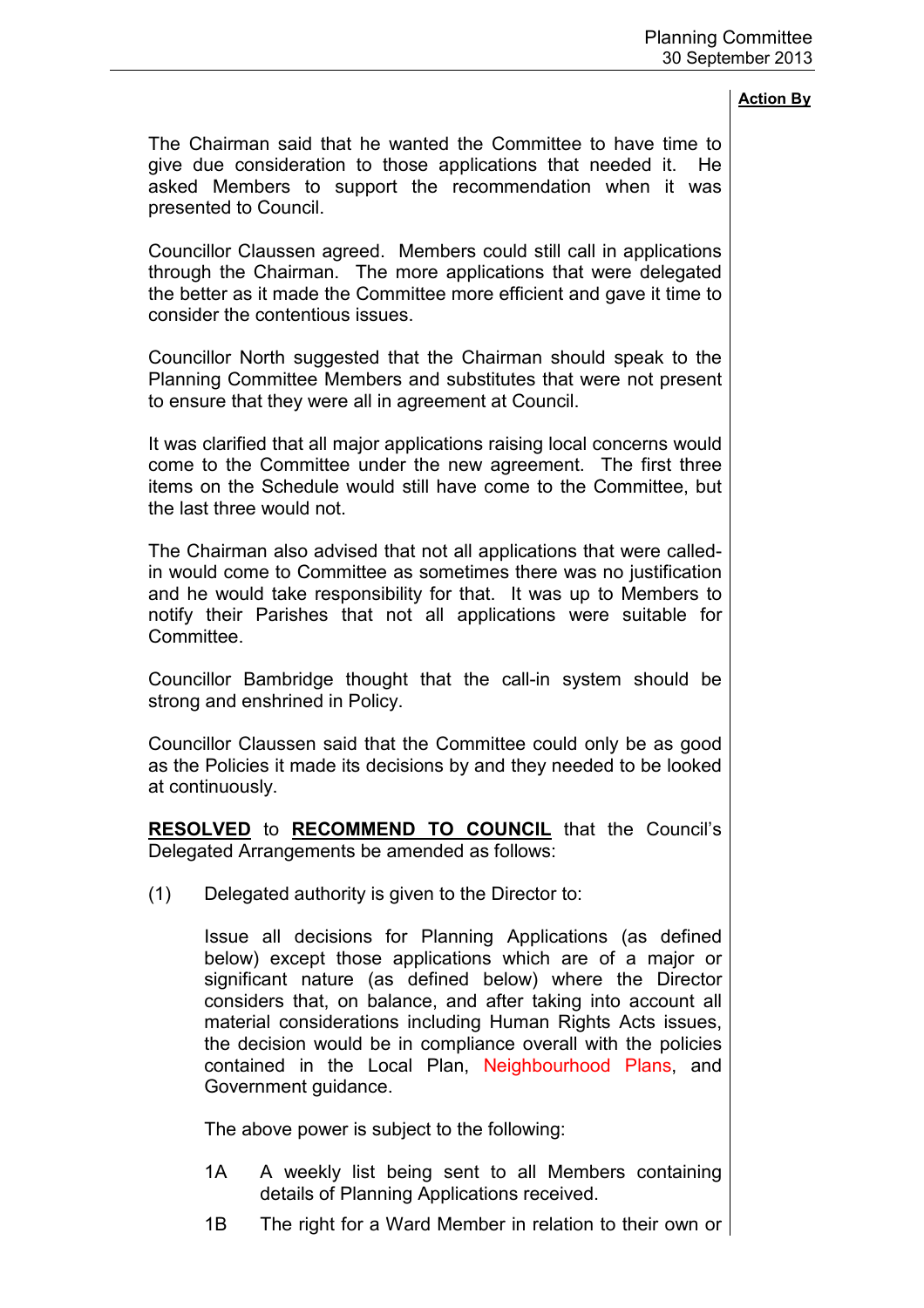an adjoining Ward and the Chairman of Planning Committee jointly (i.e. if both are in agreement) to require a Planning Application to be referred to and decided by the Planning Committee if the following conditions are met:

- (i) A written notice must be received from the Ward Member by the Director or a Capita Symonds' Director or Principal Planning Officer within 23 days of the publication of that application on the weekly list requesting the referral of the application to the Committee.
- (ii) The request only to have effect if it contains proper planning reasons for consideration by Committee.
- (iii) The Chairman of Planning Committee must agree that the proposed referral to the Committee is appropriate.
- 1C. "Planning Applications" for the purposes of these delegations include applications, notifications or consultations in connection with the following:

 applications for or in connection with planning permissions (including those for amendments); advertisement consents; listed buildings; conservation area consents; demolitions; overhead power lines; telecommunications; applications or notifications from public authorities; agricultural notifications; minor amendments; variation or removal of conditions

- 1D "Major Applications" for the purposes of these delegations are defined as those proposals for:
	- 10 or more dwellings;
	- Residential development on sites of 0.5 hectares or more;
	- The provision of a building or buildings where the floor space to be created by the development is 1,000 square metres or more;
	- Development carried out on a site having an area of one hectare or more;

 Except that those 'Major Applications' which are in the opinion of the Director the subject of no significant public comment contrary to the recommendation of officers can be determined by the Director as if they did not fall within the term Major Applications but otherwise in accordance with these Delegations.

- 1E "Significant Applications" will include those which
	- officers may wish to approve which are contrary to policy or the provisions of the National Planning Policy Framework (as amended or subsequently